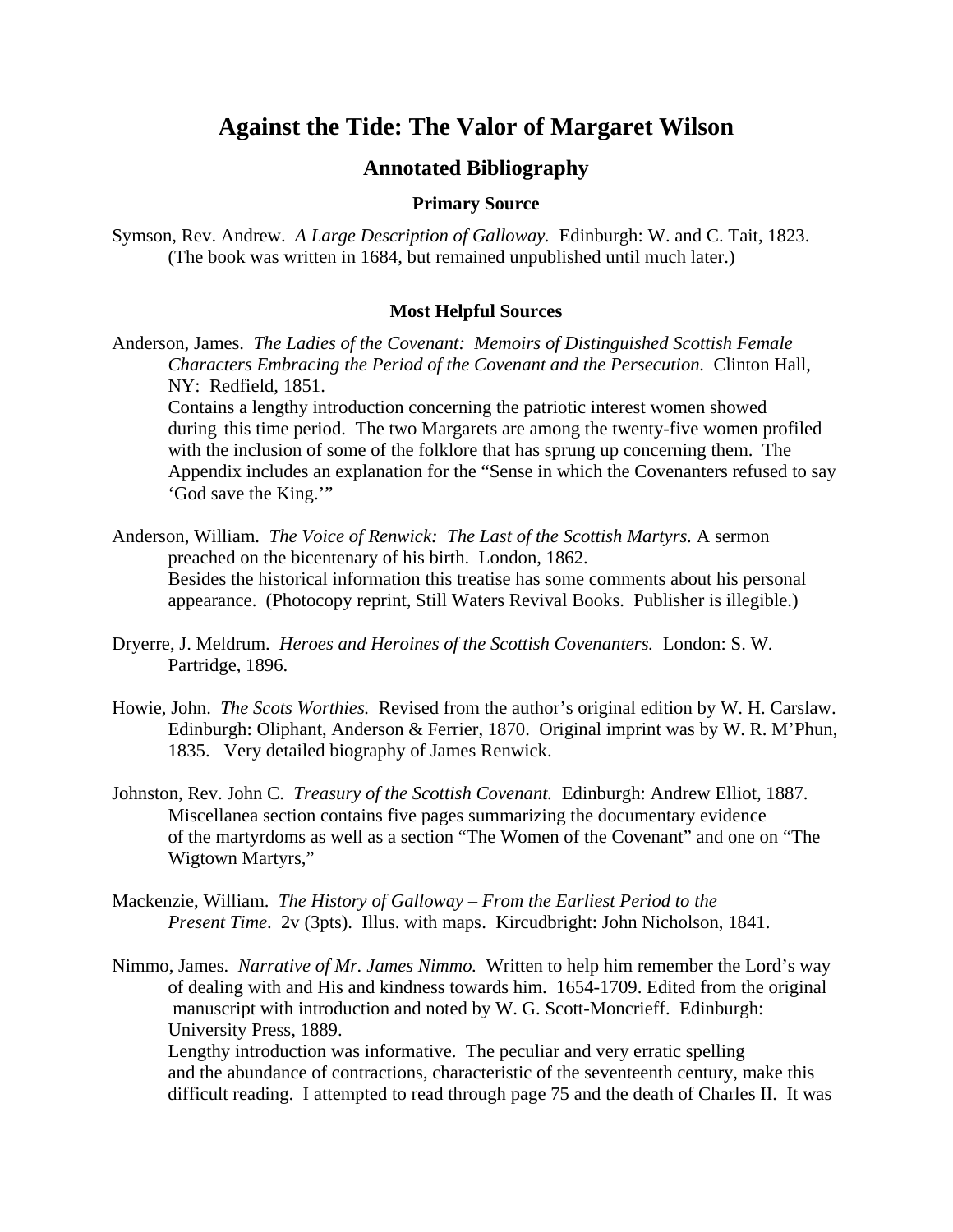a familiar tale of the persecution of the devout Covenanters.

- Pollok, Robert. *The Persecuted Family: A Narrative of the Sufferings of the Presbyterians in the Reign of Charles II.* 1<sup>st</sup> American from the  $2^{nd}$  Edinburgh ed. Boston: Crocker & Brewster, 1829.
- Reid, R. C., ed. *Wigtownshire Charters.* Edinburgh: University of Edinburgh, 1960. "Burg of Wigtown" - pp. 115-135. Entry No. 108 contains an explanation of the annual fair and the market day regulations with detailed lists of what could be bought or sold.
- Renwick, James. *The Testimony of Some Persecuted Presbyterian Ministers of the Gospel unto the Covenanted Reformation of the Church of Scotland.* The message was given to the ministers at Edinburgh by James Renwick, 17<sup>th</sup> January 1688. Renwick's plea for keeping the National Covenant and preaching the Gospel in the field meetings shows him to be highly educated and able to synthesize his knowledge of scripture and the current squabble with King Charles over who is head of the kirk..
- Simpson, Rev. Robert, of Sanquhar. *Traditions of the Covenanters: or, Gleanings among the Mountains.* Edinburgh: Gall and Inglis, 1867. (Earliest edition was published in 1841.) Simpson lived 1795-1867. Excellent background for understanding the vehemence with which the Covenanters were persecuted as shown by the deaths of young and old who were willing to die for what they believed was right in God's eyes. Helpful illustrations.
- Wodrow, Robert. *The History of the Suffering of the Church of Scotland: From the Restoration to the Revolution.* Vol .IV. Glasgow: Blackie, Fullarton & Company, 1830. Background on Wilson family, good summary of Margaret's persecution during "the killing years" and explanation of how her parents suffered because of her actions.
- Wylie, James A. *Story of the Covenant and the Services of the Covenanters. (Covenanter History Series)* Edinburgh: Blue Banner Productions, 1998. Originally published by James Gemmell, Edinburgh, 1880. Excellent description of conventicle/communion service.
- Wylie, James A., ed. *The Scots Worthies: Their Lives and Testimonies.* Including many additional notes, and lives of eminent worthies not contained in the original collection. London: William Mackenzie, Ludgate Hill, n.d. Contains a copy of the reprieve for the two Margarets. Dated Edinburgh, April 30, 1685.

## **Other Helpful Sources**

Barnett, T. Ratcliffe. *The Story of the Covenant: Fifty Years of Fighting Faith.* London: Oliver and Boyd, 1928. Easy reading. One of the simplest renditions of the Covenanting struggle.

Best, Nicholas. *The Kings and Queens of Scotland.* Portraits from the National Galleries of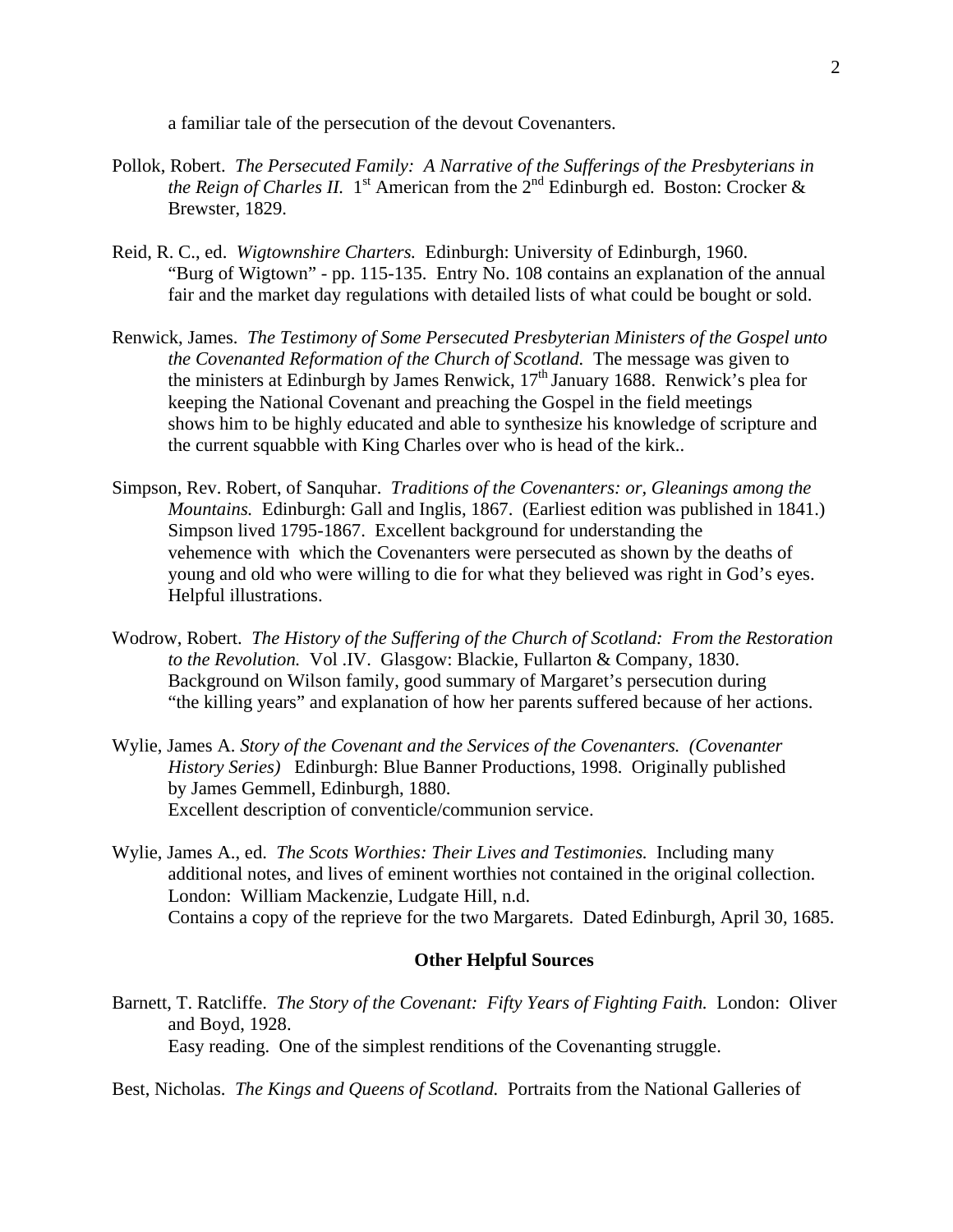Scotland. London: Weidenfeld & Nicholson, 1999. Brief histories and drawings of the kings and queens.

- Brewster, Donna. *Second Daughter*. Dumfries: T. C. Farries, 1989. Novel of the several generations of one Covenanting family during the time of Margaret Wilson. Good picture of daily living.
- Devine, T. M. *The Transformation of Rural Scotland: Social Change and the Agrarian Economy, 1660-1815.* Edinburgh: Edinburgh University Press, 1994. Pp. 1-18. Includes a clear presentation of Lowland farming by tenant farmers like the Wilsons.
- Dick, Rev. C. H. *Highways and Byways in Galloway and Carrick.* NY: Macmillan, 1916. Intriguing geographic details of the area and lots of sketches.
- *Dictionary of Scottish Church History & Theology.* Edinburgh: T & T Clark, 1993. Brief summary of the Wigtown martyrs and attacks against the veracity of the account.

Dodgshon, R. A. *Land and Society in Early Scotland.* Oxford, England: Clarendon Press, 1981.

Dunbar, John Telfer. *The Costume of Scotland.* London: B. T. Batsford, 1981.

- Fraser, Antonia. *Mary Queen of Scots.* New York: Delacorte, 1993. Originally published in England in 1969. Good for background information. Here's where I learned a good day's ride was thirty to forty miles, but it was considered possible to ride more than fifty miles in an emergency.
- Hewison, James King. *The Covenanters. A History of the Church in Scotland from the Reformation to the Revolution.* 2 vol. Glasgow: John Smith and Son, 1908. Volume II covers the time frame from 1650-1690. Big book with fine print, but easy-tofollow because topics are written in the wide margins.
- Howie, John. *Lives of the Scottish Covenanters.* Greenville, S.C.: A Press, 1981. My chief source for information on James Renwick.
- Lippincott, Peter, ed. *Psalm Singing of the Covenanters.* City, publisher and date aren't listed. It appears to have been published in 1977 by the Associate Presbyterian Church. Eighteen essays on Covenanter history, old and recent.
- Livingstone, Sheila. *Scottish Customs.* New York: Barnes & Noble, 1996. A fun book—about family life and death, luck, work, water, plants and animals.
- Love, Dane. *Scottish Covenanter Stories: Tales from the Killing Times..* Glasgow: Neil Wilson Publishing, 2000. Fifty readable stories beginning with the early martyrs and a helpful bibliography.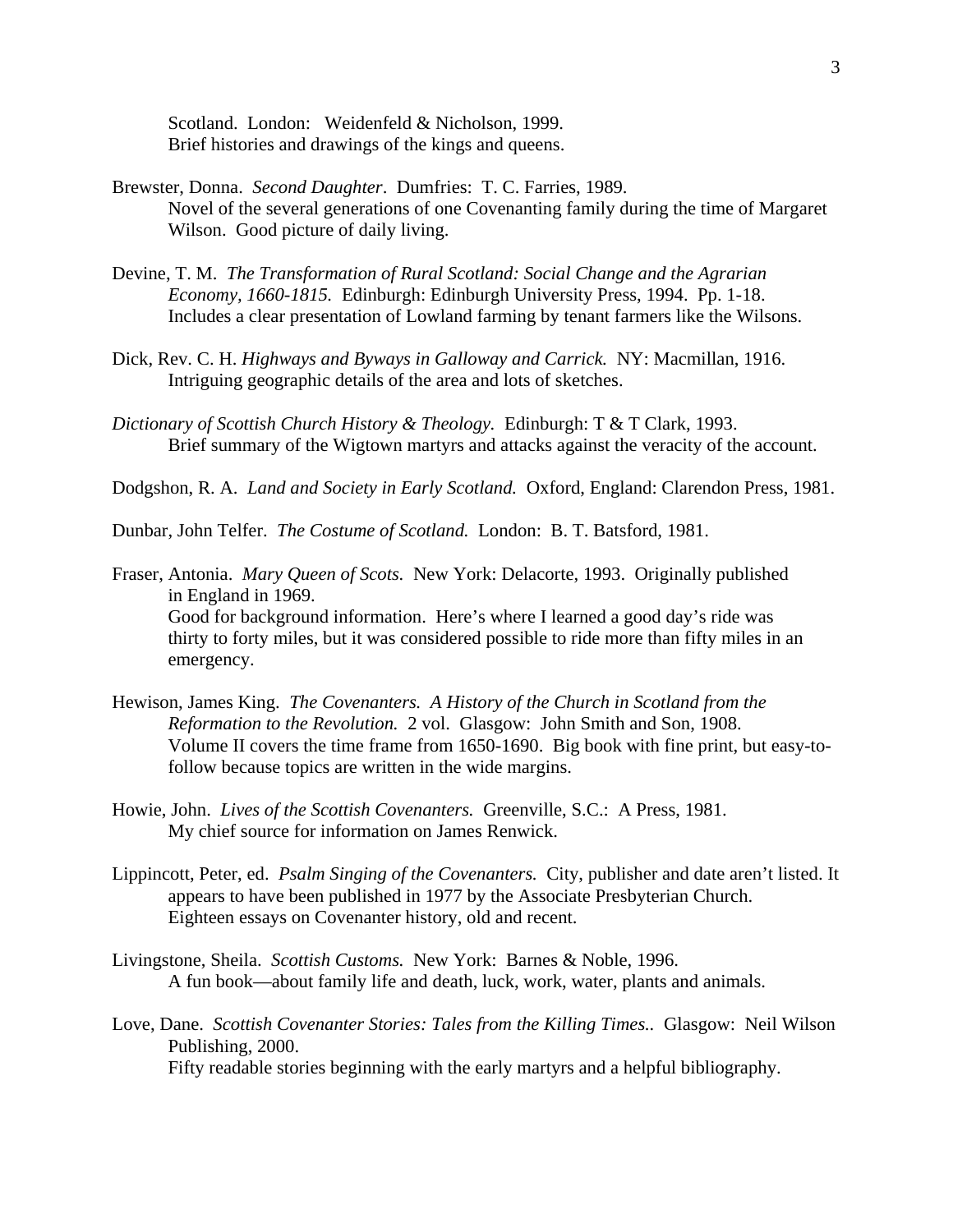- Macpherson, Hector. *The Covenanters under Persecution: A Study of Their Religious and Ethical Thought.* Edinburgh: W. F. Henderson, 1923. Detailed presentation of the repressive measures enacted against the Covenanters.
- Macpherson, Hector. *The Wigtown Martyrs.* Edinburgh: Scottish Reformation Society, 1985. Special commemorative booklet for the  $300<sup>th</sup>$  anniversary of the martyrdom.
- Maxell, Stuart and Robin Hutchinson. *Scottish Costume. 1550-1850.* London: Adam & Charles Black, 1958. Pp. 54-78.
- McFeeters, J. C. *Sketchers of the Covenanters.* Philadelphia: Second Church of the Covenanters, 1913. Has general information that is intriguing. I got a sense of the weather and climate and a look into the spiritual feelings of the covenanters, but there are inaccuracies in the text and the dramatic style makes the writing suspect.
- Mitchison, Rosalind and Leah Leneman. *Sexuality and Social Control. Scotland 1660-1780.*  Oxford, UK: Basil Blackwell, 1989. Excellent information on marriage customs and women's work.
- Morrill, John, ed. *The Scottish National Covenant in Its British Context, 1638-5.* Edinburgh: University Press, 1990.
- Morton, Alex S. *Galloway and the Covenanters or The Struggle for Religious Liberty in the South-West of Scotland.* Paisley: Alexander Gardner, 1914. Good general description of the struggles and details on the Wilson family.
- Orr, Brian J. *As God is my witness: The Presbyterian Kirk, the Covenanters & the Ulster Scots.* Heritage Books, 2002. Quite readable account of the major problems, battles and persecuted Covenanters.
- Prebble, John. *The Lion in the North: A Personal View of Scotland's History.* New York: Coward, McCann & Geoghegan, 1971. Detailed look at the life of King Charles II and his mandates.
- Reid, R. C. ed. *Wigtownshire Charters.* Edinburgh: University of Edinburgh, 1960. Information on fairs and market days.
- Purves, Jock. *Fair Sunshine*. Stirling, Scotland: Stirling Tract Enterprise, 1957. A classic in covenanting history. Biographies of a dozen Covenanters put to death in  $17<sup>th</sup>$  century Scotland. The stories depict the tremendous upheavals and suffering experienced from 1660-1688 and the martyrs' unfailing trust in Christ during the persecution.
- Purves, Jock: Sweet Believing: Character Studies of the Scottish Covenanters. Stirling, Scotland: Stirling Tract Enterprise, 1948. Includes the two Margarets.